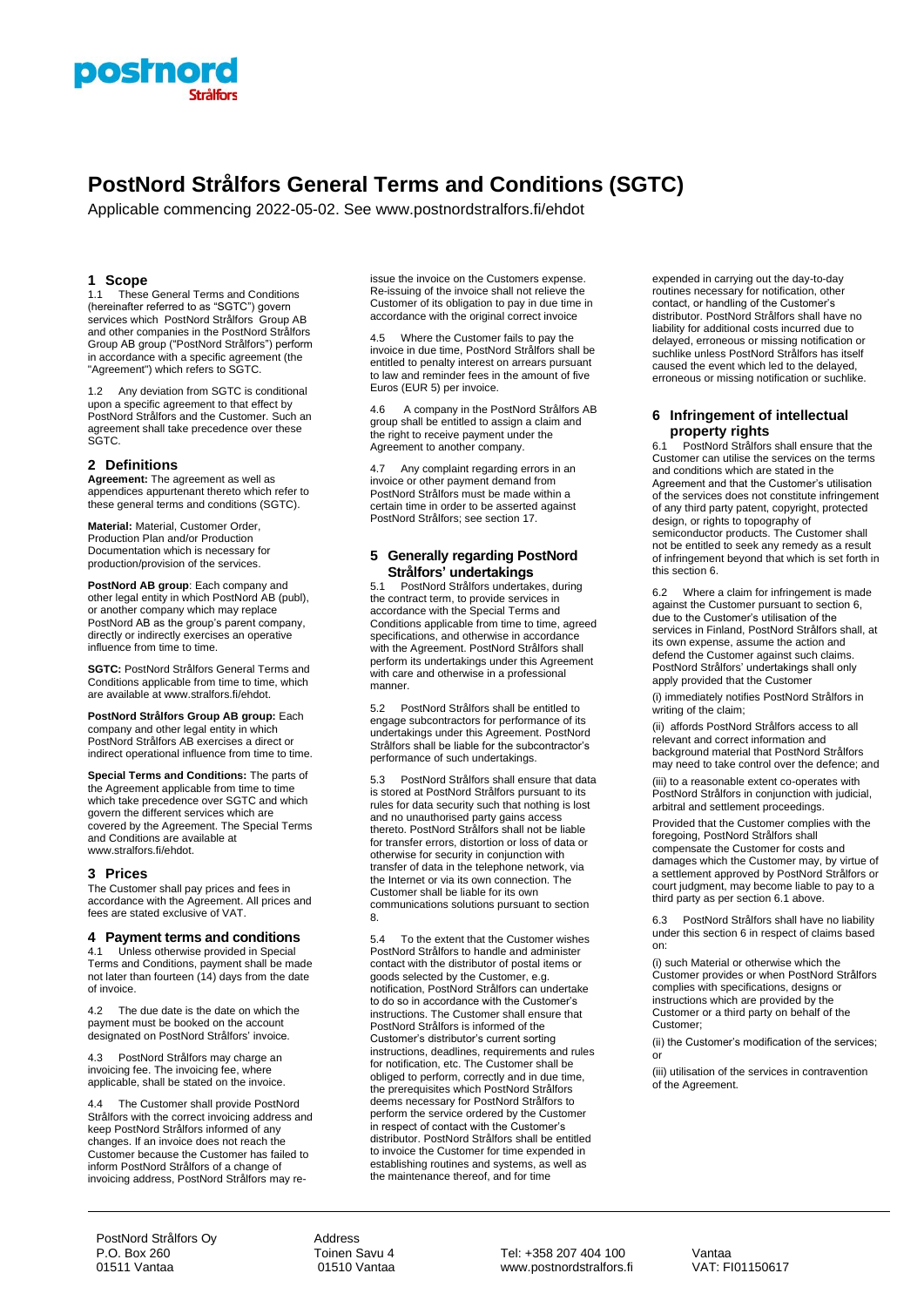

# **7 Generally regarding PostNord Strålfors' liability and**

**limitations of liability**<br>71 PostNord Strålfors shall be PostNord Strålfors shall be liable only to the extent expressly stated in the Agreement.

7.2 PostNord Strålfors shall not be liable where PostNord Strålfors has duly exercised normal caution.

7.3 PostNord Strålfors shall also not be liable if contractual performance is wholly or partly hindered by circumstances beyond PostNord Strålfors' control and which PostNord Strålfors could not reasonably have been expected to foresee and the consequences of which PostNord Strålfors could not reasonably have avoided or overcome.

7.4 The aforementioned shall apply where a sub-contractor or a representative of PostNord Strålfors is prevented from performing any duties on behalf of PostNord Strålfors as a result of such circumstance.

7.5 PostNord Strålfors shall not be liable for defects or delays resulting from the Customer's failure to fulfil its undertakings under the Agreement; see, inter alia, section 8.

7.6 Unless otherwise stated in the Agreement, PostNord Strålfors' liability shall be limited to the payment made by the Customer for the service during the invoicing period in which the damage occurred.

7.7 Under no circumstances shall PostNord Strålfors be liable for indirect or consequential loss, such as lost profits, lost markets, or other similar damage or loss.

# **8 Generally regarding the Customer's undertakings and liability**

8.1 The Customer shall ensure that necessary permits from governmental authorities and other third parties are in place and that any fees in conjunction with utilisation of the service which are payable to any party other than PostNord Strålfors are paid.

8.2 To the extent that the service entails the Customer's provision of its own equipment or software, the Customer shall be liable therefor.

8.3 The Customer shall itself procure the line and telephony services required in order to communicate with PostNord Strålfors or a third party. The Customer shall pay all line and telephony costs for such communication. Unless otherwise agreed, PostNord Strålfors does not assume any liability for line and telephony services.

The Customer undertakes to hold PostNord Strålfors harmless for all costs and all other damage incurred by PostNord Strålfors as a result of the Customer's actions in contravention of the Agreement.

8.5 To the extent the Customer shall provide Material the Customer shall be responsible for Material as follows:

• The Material shall be sent to PostNord Strålfors in an agreed format and shall carry no virus or otherwise risk damaging or having a negative impact on PostNord Strålfors' services or systems.

• The contents of the Material shall be complete and meet the requirements set forth in the Agreement. The Customer shall be

responsible for making backup copies of the Material sent to PostNord Strålfors.

• The Material may not infringe any copyright, trade mark, or other intellectual property rights.

• The Material may not violate any act, ordinance, public authority instruction, use, or custom, e.g. the Marketing Practices Act and generally accepted marketing practices.

- The Material may not risk causing offence.
- The Material may not contain personal data
- in violation of the GDPR.

The Material may not contain incorrect information.

• The Material may not contain elements of pornography, violence, or incitement against ethnic groups.

8.6 The Customer shall be liable for loss, damage, delay, defects or deficiencies in the service which are caused by the content of the Material or transfer of the Material, or by the Customer's delay in the provision of the Material.

8.7 Where PostNord Strålfors is of the opinion that the Material or the Customer's use of the service in general is in violation of the provisions of section 8.5, 8.6 or that which is otherwise agreed, the Customer must immediately effect rectification. In the event PostNord Strålfors considers such rectification to be insufficient, PostNord Strålfors shall be entitled to terminate the Agreement prematurely pursuant to section 16.

# **9 Terms related to delivery projects**

9.1 For delivery projects based on an estimated amount of hours, invoicing will take place monthly on the basis of actual hours worked, in accordance with the agreement's pricing appendix.

9.2 For delivery projects which are based on a fixed price, project costs in accordance with the contract's pricing appendix will be invoiced monthly in equal instalments. The number of instalments is determined based on the duration of the project in accordance with the original schedule set out in the project plan.

9.3 Any changes to the project plan shall be handled by the project's steering group and additional work caused by such changes are invoiced based on the hourly rate set out in the agreement's pricing appendix. If the original production start date for the project is delayed due to reasons not attributable to PostNord Strålfors, any additional work caused by such delay shall be estimated and invoiced separately from the Customer.

9.4 The project terminates when the steering group determines that the project (as described in the project planning documentation) has been concluded. The project can be terminated earlier by joint decision of the Customer and PostNord Strålfors if they deem that continuing the project would be unfeasible. The project costs incurred until such date will in such cases be invoiced from the Customer in accordance based on the agreement's pricing appendix.

# **10 Unforeseen events**

In the event that PostNord Strålfors, in the performance of the services, is obliged to act without first obtaining instructions from the Customer or, where applicable, the recipient,

such actions shall be deemed to be taken on behalf of the Customer or the recipient, and such party shall bear the risk thereof.

# **11 Intellectual property rights and software**

11.1 Intellectual property rights held by the Customer before entering the Agreement shall continue to belong to the Customer and not be transferred to PostNord Strålfors.

11.2 All intellectual property rights, software and and technical solutions (including templates and layouts) regarding PostNord Strålfors' services and related software are the property of PostNord Strålfors and are not assigned to the Customer; nor may they be used by the Customer in any manner other than as expressly permitted by this Agreement.

11.3 Accordingly, the Customer may not make available to the general public systems, programs, methods, documentation, and suchlike. Nor may the Customer modify, develop, or sub-licence the services or appurtenant software.

11.4 Where PostNord Strålfors provides technical solutions or software, the Customer shall only be entitled to utilise such technical solutions or software in conjunction with the service and only for such time as the Customer has access to the service.

# <span id="page-1-0"></span>**12 Confidentiality**

12.1 The Parties may not disclose confidential information received by either Party from the other Party or received otherwise in connection with the performance of the Agreement, to a third party without the disclosing Party's written consent. Confidential information includes the Agreement and any information of a technical, commercial, financial or other nature, which by its nature constitutes confidential information (e.g. customer registers, commercial information on individual business events, prices and pricing calculations), or which has been clearly specified by the disclosing part as confidential by labeling or otherwise.

The confidentiality obligation above does not apply to information that a Party can show has become known to the Party by other ways than through the Agreement or that is public knowledge. The confidentiality obligation also does not apply when a Party is required to disclose by law, court or authority decision, or stock exchange regulations. If a Party is required to disclose information in such manner, such Party shall inform the other Party of this before the disclosure takes place.

12.2 The Parties may not use confidential information for any purpose other than the performance of the Agreement in accordance with its provisions. The Parties shall take all necessary measures to prevent its employees or contractors from disclosing or using confidential information in a way that breaches the confidentiality provisions in this sectio[n 12.](#page-1-0)

12.3 The Parties shall ensure that only such personnel, own employees or employees of any subcontractor, who directly need access to confidential information in order to fulfill their obligations under the Agreement are given access to such information.

12.4 The Parties' undertakings under this sectio[n 12](#page-1-0) apply during the term of the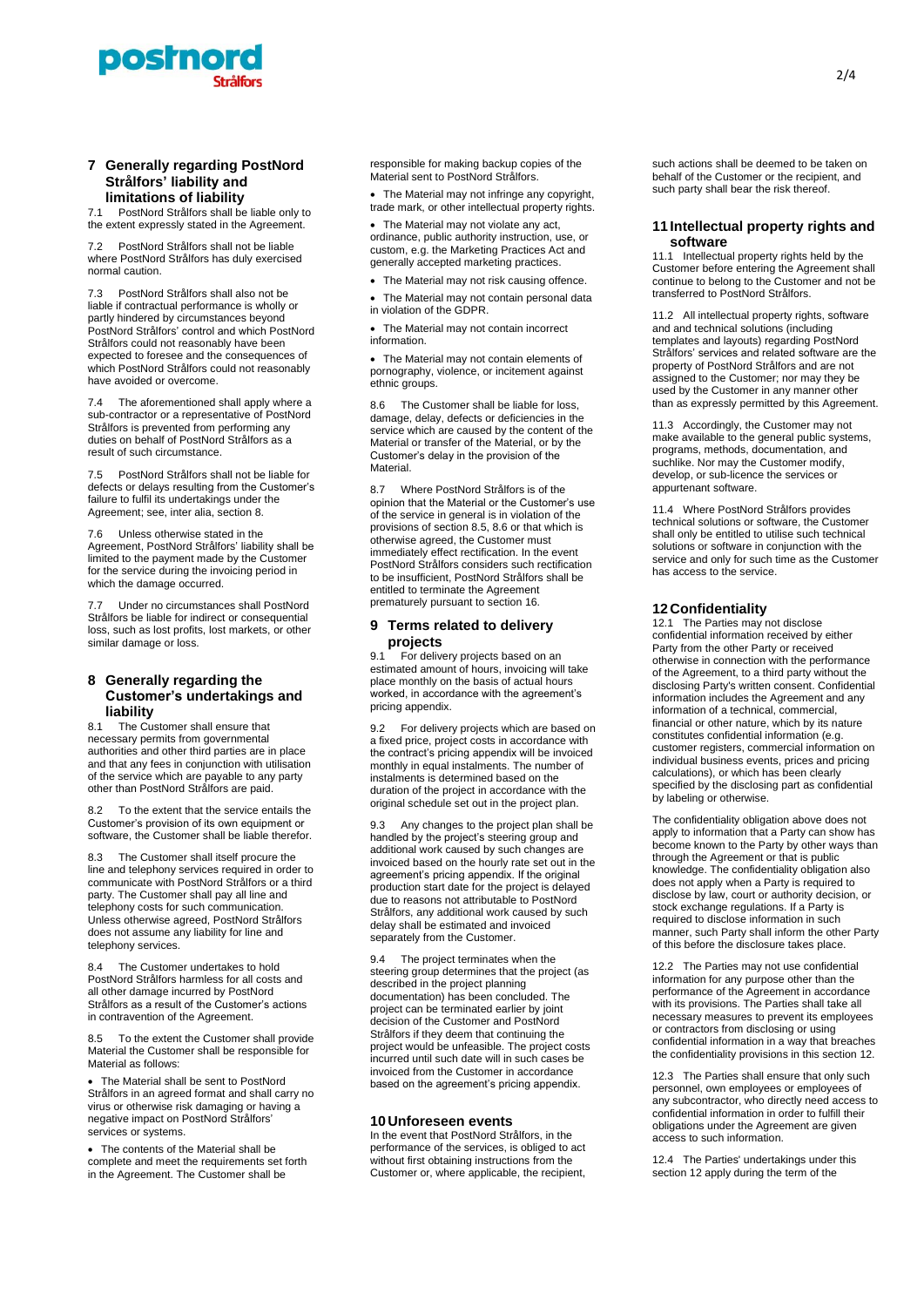

Agreement and five years thereafter, or until confidential information has become public knowledge in other ways than by a breach of the Agreement.

#### **13 Amendments and supplements**

13.1 SGTC and the special terms applicable to the Agreement (jointly the "Customer Terms") are published on www.stralfors.fi/ehdot. The Customer is responsible for keeping apprised of the applicable Customer Terms. The Customer is aware and acknowledges that the Customer Terms may be amended. Amendment may take place in any of the following ways.

13.2 The Customer Terms may be amended twice per year, with effect from the first business day in January and the first business day in May, through publication on www.stralfors.fi/ehdot. The amendments are described in conjunction with the publication. On effective date, the new version of the Customer Terms will apply. If the Customer does not wish to accept the amendment of the Customer Terms, the Customer shall be entitled to terminate the Agreement immediately. In such a case, the Customer must notify PostNord Strålfors thereof not later than the final business day prior to the effective date.

13.3 Notwithstanding the provisions of the preceding paragraph, PostNord Strålfors shall be entitled to amend the Customer Terms on other and/or more occasions than stated above where PostNord Strålfors believes that the amendment is necessary. In such cases and in those cases where PostNord Strålfors and the Customer have agreed that the preceding paragraph shall not be applied, amendment shall take place in the following manner. PostNord Strålfors shall send notice to the Customer at least 30 days prior to the entry into force of the amendment. If the Customer does not wish to accept the amendment, the Customer shall be entitled to terminate the agreement on the day on which the amendment enters into force with respect to the service or services affected by the amendment. In such case, the Customer must notify PostNord Strålfors thereof not later than the final weekday prior to the amendment date.

13.4 PostNord Strålfors shall not be entitled to apply the provisions of the preceding paragraph to amend the Customer's price terms, unless expressly stated in the Agreement.

13.5 Amendments or supplements to the Agreement shall only be valid where effected through a written document (referred to as Supplemental Agreement) which must be signed by authorised representatives of the parties.

13.6 PostNord Strålfors shall, however, be entitled to amend or set aside contract provisions immediately when necessitated by any law, ordinance or public authority or municipality decision, including price changes as a consequence of changed taxes or other charges

#### **14 Notices**

All notices from one party to the other party must be sent to the address specified in the Agreement, or to a new address as specified subsequent to the execution of the Agreement, or otherwise to the last known address.

# **15 Changed circumstances**

The Customer must inform PostNord Strålfors in respect of changes – especially with regard to name or company name, address, and where applicable, credit cards and account numbers for direct debit transfers - which, taking into account agreements between the parties, are of significance for PostNord Strålfors. All changes must be notified in good time.

#### **16 Assignment**

16.1 The Customer's rights and obligations in accordance with the Agreement may not be assigned to a third party without PostNord Strålfors' written consent. A new agreement must be executed in the event of any change in the corporate form of the Customer.

16.2 PostNord Strålfors shall be entitled, without the Customer's consent, to assign its rights and obligations, in one or more stages, in whole or in part, to any company within the PostNord AB group.

#### **17Premature termination**

17.1 A party shall be entitled to terminate the Agreement with immediate effect in the event that:

• The other party commits a material breach in the performance of its obligations and has not rectified such breach within a reasonable time following demand therefore;

• The other party has entered into liquidation, petitions for or has been placed into bankruptcy, commences proceedings for a company reorganisation, enters into composition negotiations, suspends its payments, or may be deemed to be insolvent.

The other party is in default of payment for a period of more than ten days following the due date for payment and does not rectify the breach within a reasonable time of a demand for rectification of the breach.

17.2 PostNord Strålfors is entitled to terminate the Agreement if a customary credit check in connection with the execution of the Agreement shows that the Customer's financial situation is such that there are strong reasons to suspect that payment will not be made in time.

17.3 The Customer shall not be entitled to a refund of payments made due to the premature termination of this Agreement by PostNord Strålfors in accordance with this section. In the event the Agreement is terminated as prescribed in the ordinary provisions governing termination, fees paid for a service shall be refunded insofar as such fees relate to the period after the Agreement has ceased as regards such service.

#### **18 Notice of complaint**

18.1 In the event notice of complaint is not given in due time, the defect cannot be asserted against PostNord Strålfors.

18.2 Complaints shall be made to PostNord Strålfors without unreasonable delay. Remarks and claims cannot be made later than three months from the day on which the Customer became aware, or should have become aware of, the basis for the claim.

18.3 Complaints about errors in an invoice or other payment demand from PostNord Strålfors must be made not later than the due date.

#### **19Limitations period**

19.2

Claims against PostNord Strålfors must be brought within a period of one year from the day specified below. Where claims are not brought within the prescribed period, the right to bring the claim shall be forfeited.

The time shall be calculated from the day on which the Customer became aware, or should have become aware, of the basis for the claim.

# **20Statutory copies and archive copies**

PostNord Strålfors may be, under the applicable legislation, obliged in applicable instances of print production, to take so-called statutory copies and archive copies from a deliverable edition. Should such statutory copies or archive copies be required by law, these will be taken at the Customer's expense. Where PostNord Strålfors performance does not consist of final performance, the Customer shall, on its own initiative and without delay, submit the prescribed number of copies in the prescribed format free of charge to PostNord Strålfors.

# **21 Processing of personal data**

21.1 PostNord Strålfors is to be considered to be the personal data processor for personal data for which the Customer is personal data controller in the sense intended by applicable data protection legislation<sup>1</sup>.

21.2 Within the framework of fulfilment of the Agreement with the Customer, PostNord Strålfors may process personal data on behalf of the Customer. The categories of personal data and the categories of persons registered that will be processed in the fulfilment of the Agreement are set out in one or more of the following: the Agreement, the service descriptions and the special terms and conditions for the services covered by the Agreement from time to time.

The personal data that will be processed is contact information such as name, address, postal address, telephone number, social security number and e-mail address in order to perform the service.

If the Data Processor is processing invoices for the Customer, the following additional data will

to the processing of personal data and on the free movement of such data, and repealing Directive

 $1$  As of 25 May 2018, Regulation (EU) 2016/679 of the European Parliament and of the Council of 27 April 2016 on the protection of natural persons with regard